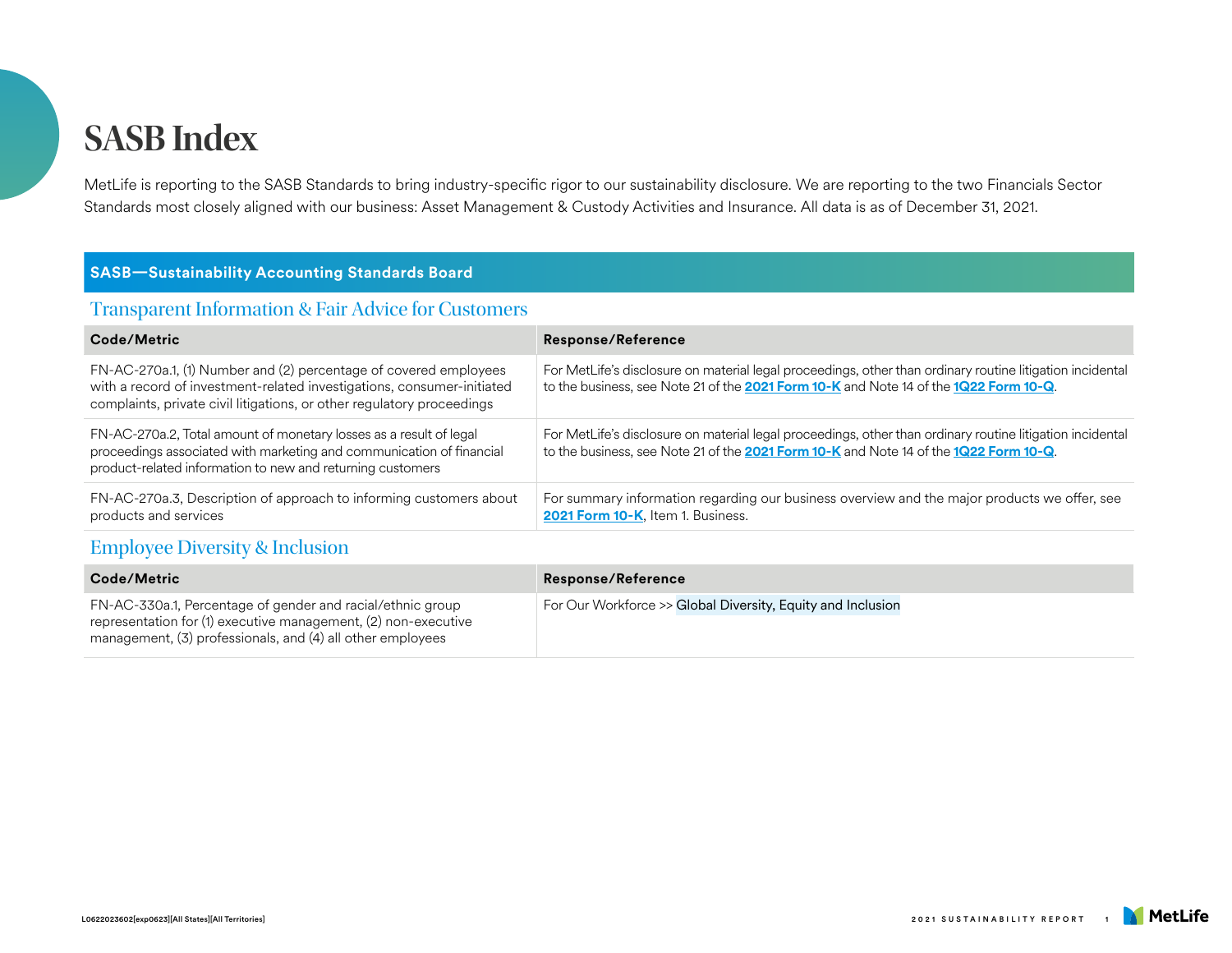#### **SASB—Sustainability Accounting Standards Board**

### Incorporation of Environmental, Social and Governance Factors in Investment Management & Advisory

| Code/Metric                                                                                                                                                                                                         | <b>Response/Reference</b>                                                                                                                                                                                                                                                                                                                                                                                                                                                        |
|---------------------------------------------------------------------------------------------------------------------------------------------------------------------------------------------------------------------|----------------------------------------------------------------------------------------------------------------------------------------------------------------------------------------------------------------------------------------------------------------------------------------------------------------------------------------------------------------------------------------------------------------------------------------------------------------------------------|
| FN-AC-410a.1, Amount of assets under management, by asset class,<br>that employ<br>(1) integration of environmental, social, and governance (ESG) issues,<br>(2) sustainability themed investing, and (3) screening | 1. MIM is predominately a global fixed income and real estate investment manager. Approximately<br>3% of our overall AUM is held in index equity funds and other limited equity investments. Our<br>public equity investments are almost exclusively comprised of index strategies. MIM is a passive<br>index investor. As of December 31, 2021, we estimate that approximately \$646.8 billion of assets<br>employ ESG integration efforts (See Creating Value as an Investor). |
|                                                                                                                                                                                                                     | 2. \$82.9 billion in responsible investments (see Creating Value as an Investor >> Responsible<br>Investments for more).                                                                                                                                                                                                                                                                                                                                                         |
|                                                                                                                                                                                                                     | 3. MIM applies specific guidelines as requested by our clients and client-directed investment<br>screens into our investment process, as applicable.                                                                                                                                                                                                                                                                                                                             |
| FN-AC-410a.2, Description of approach to incorporation of<br>environmental, social, and governance (ESG) factors in investment and/<br>or wealth management processes and strategies                                | <b>MIM ESG Investment Policy</b> >> Our Approach to Environmental, Social and Governance (ESG)<br>Considerations (page 2).                                                                                                                                                                                                                                                                                                                                                       |
|                                                                                                                                                                                                                     | Creating Value as an Investor >> MetLife Investment Management >> ESG Integration                                                                                                                                                                                                                                                                                                                                                                                                |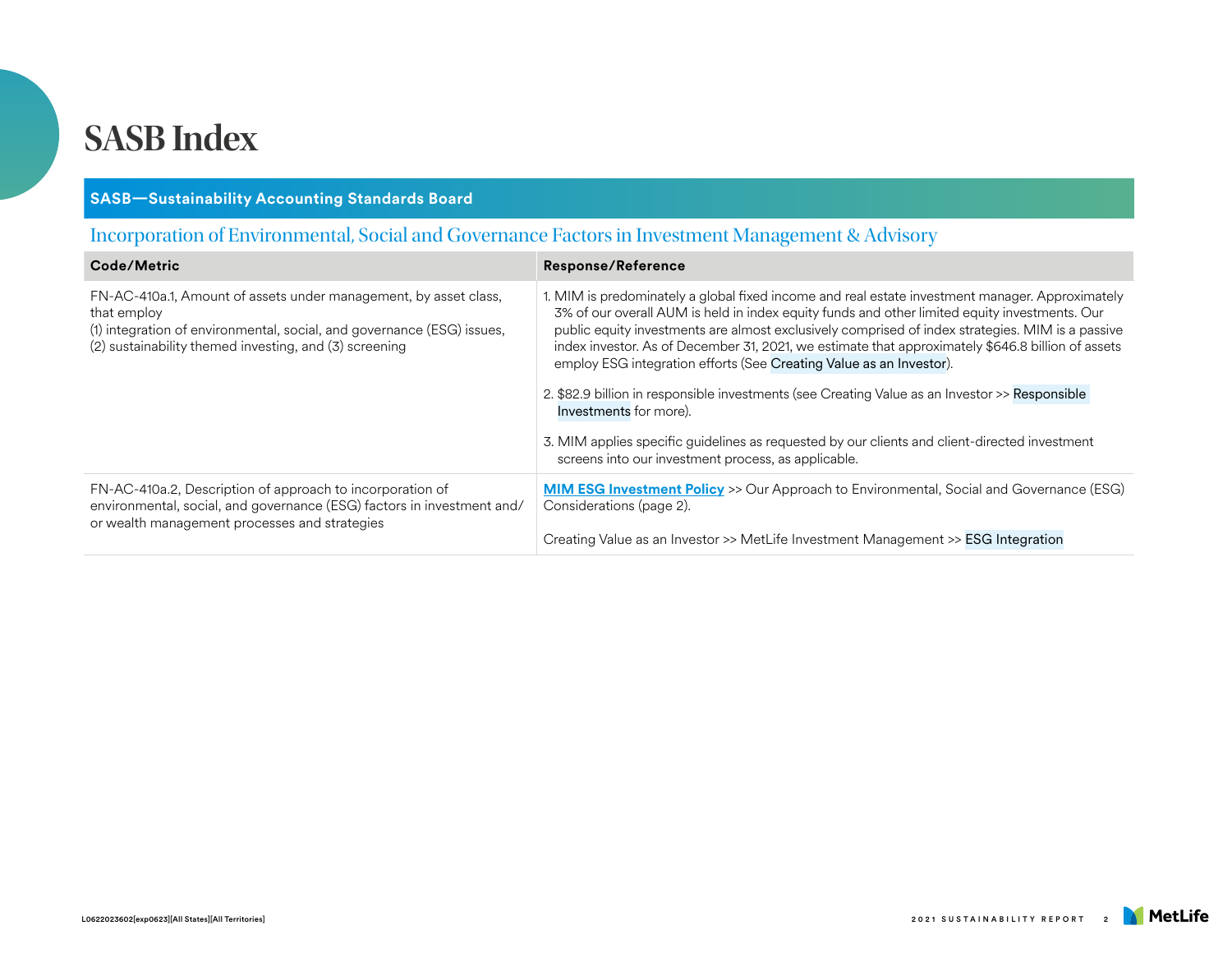#### **SASB—Sustainability Accounting Standards Board**

### Incorporation of Environmental, Social and Governance Factors in Investment Management & Advisory (continued)

| Code/Metric                                                                                  | <b>Response/Reference</b>                                                                                                                                                                                                                                                                                                                                                                                                                                                                                                                                                                                                                                                                                                                                                                                                                                                                                                                                                                                                                                                                                              |  |
|----------------------------------------------------------------------------------------------|------------------------------------------------------------------------------------------------------------------------------------------------------------------------------------------------------------------------------------------------------------------------------------------------------------------------------------------------------------------------------------------------------------------------------------------------------------------------------------------------------------------------------------------------------------------------------------------------------------------------------------------------------------------------------------------------------------------------------------------------------------------------------------------------------------------------------------------------------------------------------------------------------------------------------------------------------------------------------------------------------------------------------------------------------------------------------------------------------------------------|--|
| FN-AC-410a.3, Description of proxy voting and investee engagement<br>policies and procedures | <b>Proxy Voting</b><br>MIM has implemented policies and procedures (the Proxy Policies) that govern how it votes<br>proxies. The Proxy Policies have been designed to ensure that client securities are voted in the<br>best interests of clients in accordance with applicable rules. The Proxy Policies are based on the<br>guiding principle of maximization of economic value of client holdings. MIM does not permit<br>voting decisions to be influenced in any manner that is contrary to, or dilutive of, this guiding<br>principle. The Proxy Policies are designed to ensure that material conflicts of interest on the part<br>of MIM or its affiliates do not affect voting decisions on behalf of clients.                                                                                                                                                                                                                                                                                                                                                                                                |  |
|                                                                                              | Based on the guiding principle that all votes made by MIM on behalf of its clients must be<br>made in the best interest of the clients and with the intent to maximize the economic value<br>of clients' securities holdings, MIM has adopted proxy voting guidelines (the Guidelines)<br>that set forth how it plans to vote on specific matters presented for shareholder vote. MIM<br>has retained Institutional Shareholder Services (ISS) recommended proxy voting guidelines<br>to monitor and vote proxies. MIM, however, may deviate from the Guidelines with respect<br>to a particular shareholder vote when such action is consistent with the guiding principle of<br>seeking the maximum economic value to clients, taking into consideration all relevant facts<br>and circumstances at the time of the vote. Prior to deviating from the Guidelines, MIM's Proxy<br>Committee, which is comprised of senior investment personnel, and legal and compliance<br>personnel, must first determine whether there is any material conflict of interest between<br>MIM (or any of its affiliates) and clients. |  |
|                                                                                              | ISS monitors client accounts and their holdings to be sure that all proxies are received and<br>voted. Should a proxy arise that is not covered by the Guidelines, ISS will be directed to vote<br>in a manner approved MIM's Proxy Committee. In addition, MIM's Proxy Committee regularly<br>monitors matters presented for shareholder vote and tracks the voting of the proxies.                                                                                                                                                                                                                                                                                                                                                                                                                                                                                                                                                                                                                                                                                                                                   |  |
|                                                                                              | Engagement                                                                                                                                                                                                                                                                                                                                                                                                                                                                                                                                                                                                                                                                                                                                                                                                                                                                                                                                                                                                                                                                                                             |  |
|                                                                                              | <b>MIM ESG Engagement Policy</b>                                                                                                                                                                                                                                                                                                                                                                                                                                                                                                                                                                                                                                                                                                                                                                                                                                                                                                                                                                                                                                                                                       |  |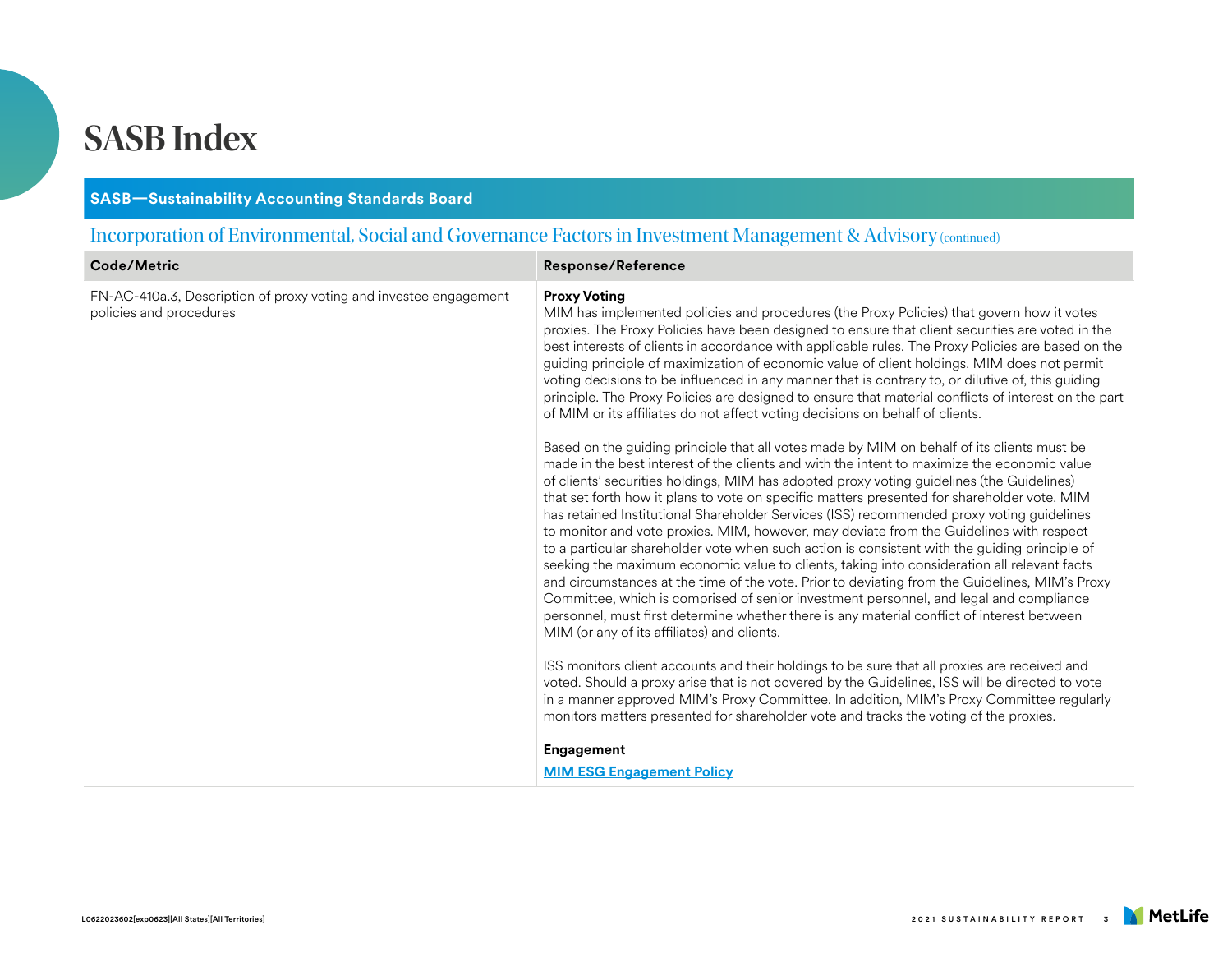#### **SASB—Sustainability Accounting Standards Board**

#### Business Ethics

| Code/Metric                                                                                                                                                                                                                                                       | <b>Response/Reference</b>                                                                                                                                                                                                                                                                                                                                                                                                                                                                                                                                                                                                                                                                                                                                                                                                                                                                                                                                                |
|-------------------------------------------------------------------------------------------------------------------------------------------------------------------------------------------------------------------------------------------------------------------|--------------------------------------------------------------------------------------------------------------------------------------------------------------------------------------------------------------------------------------------------------------------------------------------------------------------------------------------------------------------------------------------------------------------------------------------------------------------------------------------------------------------------------------------------------------------------------------------------------------------------------------------------------------------------------------------------------------------------------------------------------------------------------------------------------------------------------------------------------------------------------------------------------------------------------------------------------------------------|
| FN-AC-510a.1, Total amount of monetary losses as a result of legal<br>proceedings associated with fraud, insider trading, anti-trust, anti-<br>competitive behavior, market manipulation, malpractice, or other<br>related financial industry laws or regulations | For MetLife's disclosure on material legal proceedings, other than ordinary routine litigation incidental<br>to the business, see Note 21 of the 2021 Form 10-K and Note 14 of the 1Q22 Form 10-Q.                                                                                                                                                                                                                                                                                                                                                                                                                                                                                                                                                                                                                                                                                                                                                                       |
| FN-AC-510a.2, Description of whistleblower policies and procedures                                                                                                                                                                                                | MetLife has an Ethics and Fraud Helpline and local whistleblowing policies and procedures in<br>certain countries. Anyone can raise a concern anonymously, to the extent permitted by law, through<br>the Ethics and Fraud helpline which is managed by a third party and made available in 14 languages.<br>In addition, MetLife Japan attained Whistleblowing Compliance Management System (WCMS)<br>Certification. WCMS was introduced by the Consumer Affairs Agency in February 2019. Under this<br>system, businesses evaluate their own whistleblowing system in accordance with the examination<br>standards specified by the Consumer Affairs Agency and apply for registration through a designated<br>registration institution. As of the writing of this report, 133 companies (of which 19 are insurance<br>companies) are registered. We are hoping that this certification will raise the level of comfort for<br>employees to be able to raise concerns. |

### Systemic Risk Management

| Code/Metric                                                                                                  | <b>Response/Reference</b>                                                                                                                                                                                                                                                                                                                                                                                    |
|--------------------------------------------------------------------------------------------------------------|--------------------------------------------------------------------------------------------------------------------------------------------------------------------------------------------------------------------------------------------------------------------------------------------------------------------------------------------------------------------------------------------------------------|
| FN-AC-550a.1, Percentage of open-end fund assets under management<br>by category of liquidity classification | As of December 31, 2021 (\$ millions)                                                                                                                                                                                                                                                                                                                                                                        |
|                                                                                                              | Total Invested Assets & Cash <sup>1</sup>                                                                                                                                                                                                                                                                                                                                                                    |
|                                                                                                              | Highly liquid<br>79.8%<br>Moderately liquid<br>2.5%<br>Less liquid<br>17.7%<br>100.0%                                                                                                                                                                                                                                                                                                                        |
|                                                                                                              | Institutional Client AUM <sup>1</sup>                                                                                                                                                                                                                                                                                                                                                                        |
|                                                                                                              | Highly liquid<br>0.0%<br>Moderately liquid<br>2.8%<br>Less liquid<br>97.2%<br>100.0%                                                                                                                                                                                                                                                                                                                         |
|                                                                                                              | <sup>1</sup> Open-end funds (including mutual funds) are a portion of the general account Total Invested Assets & Cash and Institutional Client Assets Under<br>Management. Represents the portion of such open-end funds that are expected to be convertible into cash in up to three days (highly liquid); in<br>more than three days but seven days or less (moderately liquid), or longer (less liquid). |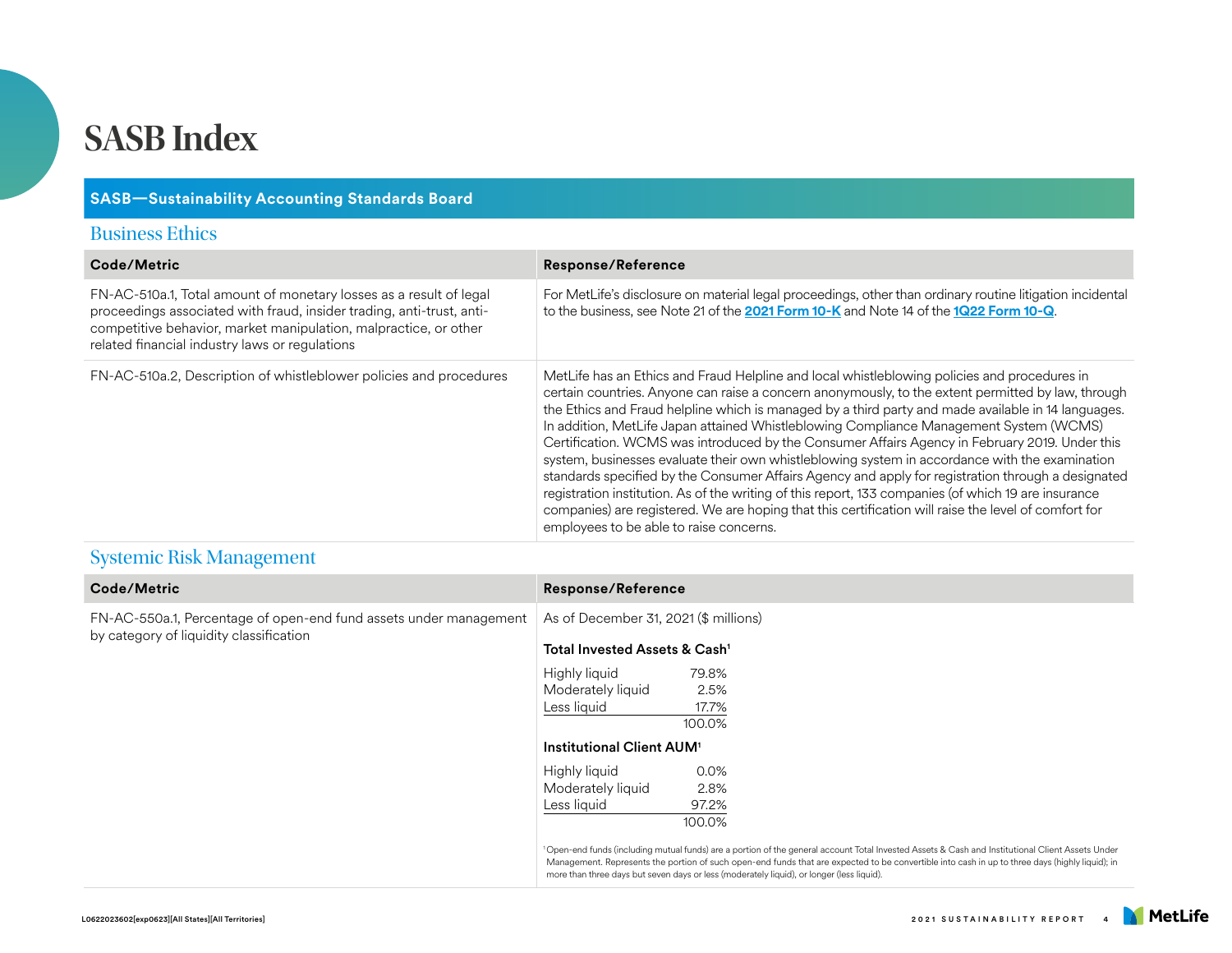| <b>SASB-Sustainability Accounting Standards Board</b>                                                                                                     |                                                                                                                                                                                                                                                                                                                                                                                                                       |                          |                            |                  |
|-----------------------------------------------------------------------------------------------------------------------------------------------------------|-----------------------------------------------------------------------------------------------------------------------------------------------------------------------------------------------------------------------------------------------------------------------------------------------------------------------------------------------------------------------------------------------------------------------|--------------------------|----------------------------|------------------|
| <b>Systemic Risk Management (continued)</b>                                                                                                               |                                                                                                                                                                                                                                                                                                                                                                                                                       |                          |                            |                  |
| Code/Metric                                                                                                                                               | <b>Response/Reference</b>                                                                                                                                                                                                                                                                                                                                                                                             |                          |                            |                  |
| FN-AC-550a.2, Description of approach to incorporation of liquidity risk<br>management programs into portfolio strategy and redemption<br>risk management | For information regarding the company's liquidity, see Item 7 of 2021 Form 10-K >> Liquidity and<br>Capital Resources, as well as Item 1A—Risk Factors for information about the company's risks.<br>Managing Responsibly >> Risk Management                                                                                                                                                                          |                          |                            |                  |
| FN-AC-550a.3, Total exposure to securities financing transactions                                                                                         | Total secured financing type transactions<br>For information regarding Securities Lending and Repurchase Agreements, see Note 8 of 2021<br>Form 10-K.<br>Total commitments to lend and fund<br>For information regarding Mortgage Loan Commitments and Commitments to Fund Partnership<br>Investments, Bank Credit Facilities, Bridge Loans and Private Corporate Bond Investments, see<br>Note 21 of 2021 Form 10-K. |                          |                            |                  |
| FN-AC-550a.4, Net exposure to written credit derivatives                                                                                                  | For information regarding Primary Risks Managed by Derivatives >> Credit Default Swaps >><br>Written, see Note 9 of <b>2021 Form 10-K</b>                                                                                                                                                                                                                                                                             |                          |                            |                  |
| FN-AC-000.A, (1) Total registered and (2) total unregistered assets<br>under management (AUM)                                                             | (in millions)                                                                                                                                                                                                                                                                                                                                                                                                         | Registered<br><b>AUM</b> | Unregistered<br><b>AUM</b> | <b>Total AUM</b> |
|                                                                                                                                                           | General Account AUM                                                                                                                                                                                                                                                                                                                                                                                                   | \$12,961                 | \$475,053                  | \$488,014        |
|                                                                                                                                                           | Institutional Client AUM                                                                                                                                                                                                                                                                                                                                                                                              | 61,712                   | 119,304                    | 181,016          |
|                                                                                                                                                           | <b>Total Registered Assets and Unregistered Assets</b>                                                                                                                                                                                                                                                                                                                                                                | \$74,673                 | \$594,357                  | \$669,030        |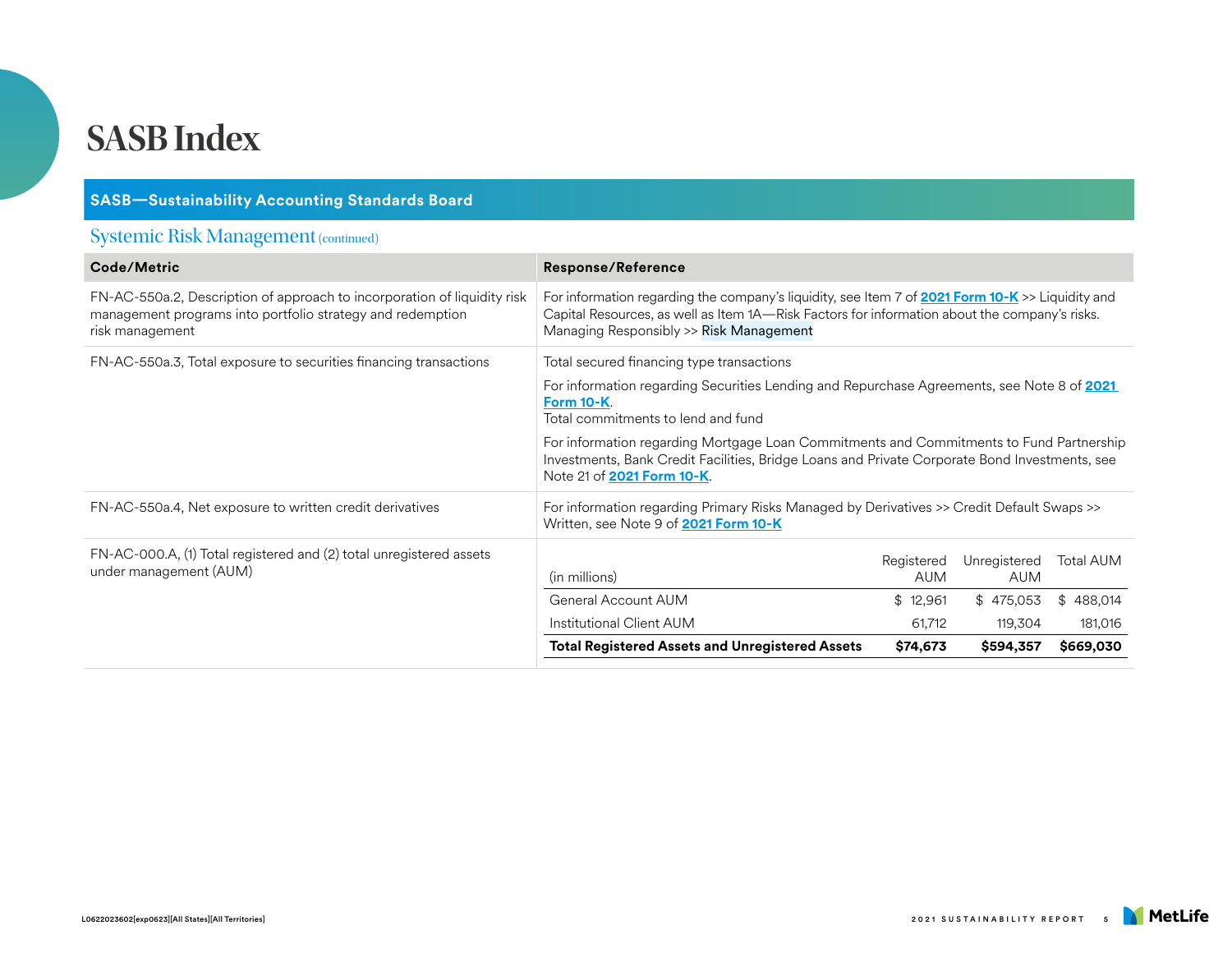#### **SASB—Sustainability Accounting Standards Board**

#### Transparent Information & Fair Advice for Customers

| Code/Metric                                                                                                                                                                                              | <b>Response/Reference</b>                                                                                                                                                                                                                                                                                           |
|----------------------------------------------------------------------------------------------------------------------------------------------------------------------------------------------------------|---------------------------------------------------------------------------------------------------------------------------------------------------------------------------------------------------------------------------------------------------------------------------------------------------------------------|
| FN-AC-000.B, Total assets under custody and supervision                                                                                                                                                  | Total assets under custody and supervision are \$699,228 million comprised of Total Invested<br>Assets & Cash <sup>1</sup> of \$518,212 million plus Institutional Client AUM of \$181,016 million.<br><sup>1</sup> Represents Total Investments plus Cash and Cash Equivalents of MetLife, Inc. at carrying value. |
| FN-IN-270a.1, Total amount of monetary losses as a result of legal<br>proceedings associated with marketing and communication of insurance<br>product-related information to new and returning customers | For MetLife's disclosure on material legal proceedings, other than ordinary routine litigation incidental<br>to the business, see Note 21 of the 2021 Form 10-K and Note 14 of the 1Q22 Form 10-Q.                                                                                                                  |
| FN-IN-270a.1, Complaints-to-claims ratio                                                                                                                                                                 | For MetLife's disclosure on material legal proceedings, other than ordinary routine litigation<br>incidental to the business, see Note 21 of the 2021 Form 10-K and Note 14 of the 1Q22 Form 10-Q.                                                                                                                  |
| FN-IN-270a.3, Customer retention rate                                                                                                                                                                    | For summary information regarding our business overview and the major products we offer, see<br>2021 Form 10-K, Item 1. Business.                                                                                                                                                                                   |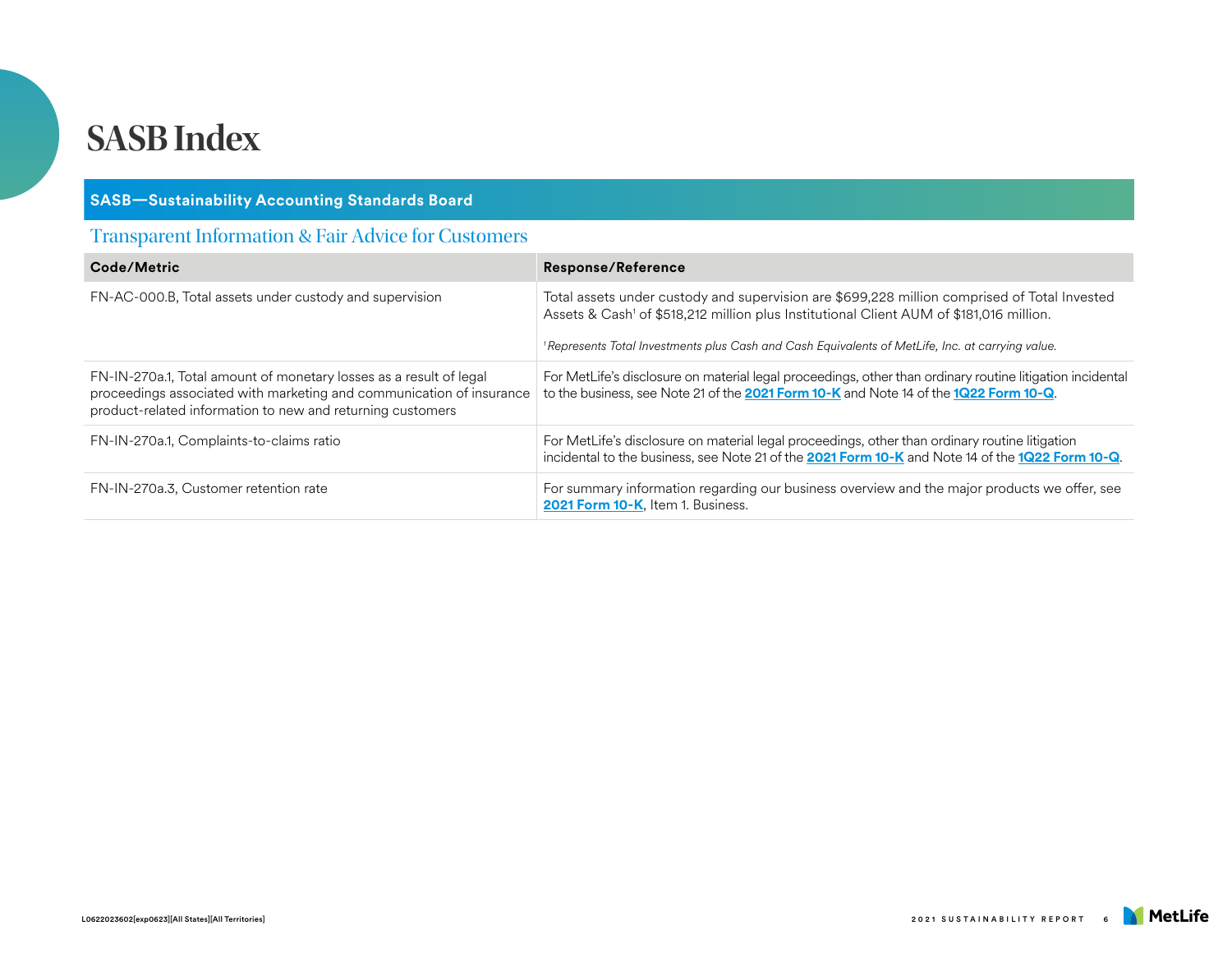#### **SASB—Sustainability Accounting Standards Board**

#### Transparent Information & Fair Advice for Customers (continued)

| Code/Metric                                                                    | <b>Response/Reference</b>                                                                                                                                                                                                                                                                                                                                                                                                                                                                                                                                                                                                                                                                                                                                                                  |
|--------------------------------------------------------------------------------|--------------------------------------------------------------------------------------------------------------------------------------------------------------------------------------------------------------------------------------------------------------------------------------------------------------------------------------------------------------------------------------------------------------------------------------------------------------------------------------------------------------------------------------------------------------------------------------------------------------------------------------------------------------------------------------------------------------------------------------------------------------------------------------------|
| FN-IN-270a.4, Description of approach to informing customers<br>about products | Employer voluntary benefit insurance products<br>MetLife's employee voluntary benefit insurance products and services are available to businesses<br>with two or more employees via our FINRA-licensed sales team. We provide existing and potential<br>customers with information about products, services and third-party relationships via web pages,<br>webinars, presentations, conferences, videos, newsletters, thought leadership reports, articles<br>and electronic or printed materials.                                                                                                                                                                                                                                                                                        |
|                                                                                | The development and review of materials includes legal, product subject matter experts, and<br>compliance and marketing teams to ensure compliance, accuracy and clarity, and following of<br>regulatory filing standards where appropriate and applicable, based upon various regulating<br>agencies and bodies, such as state departments of insurance, and FINRA and ERISA guidelines<br>for marketing material and plan filings. Information may include specific product details, features,<br>disclaimers, exclusions, and other terms and conditions, as well as general information about<br>MetLife's brand, corporate functions and financial performance.                                                                                                                       |
|                                                                                | <b>Custom communication campaigns</b><br>MetLife is committed to developing custom Group Benefits communications campaigns tailored<br>for each employer, aimed to drive awareness, education and participation. We recommend an<br>omnichannel communications strategy, increasing focus on digital delivery and using offline<br>channels as an important secondary channel. Integrating messages across these channels<br>creates a surround-sound effect that enhances the employee experience. We also have deep<br>experience in building compelling communications for digital channels such as Twitter, LinkedIn,<br>Facebook, microsites, online benefits fairs and emails—and we partner with each employer to<br>craft a step-by-step plan to meet employee's needs and habits. |
|                                                                                | <b>Communication tactics</b><br>Product enrollment and service communications plans include:<br>• Personalized enrollment kits mailed to employees' homes, in addition to announcement and<br>reminder email communications.<br>• Custom Microsite to serve as an educational resource center that all employees can access.<br>• Employee video(s) to highlight the product details, the need for each benefit, plan benefits and<br>enrollment instructions.<br>• Benefit Decision Guide to help employees evaluate benefit needs by highlighting the value of each<br>benefit and what employees should consider when evaluating their individual and loved one's needs.                                                                                                                |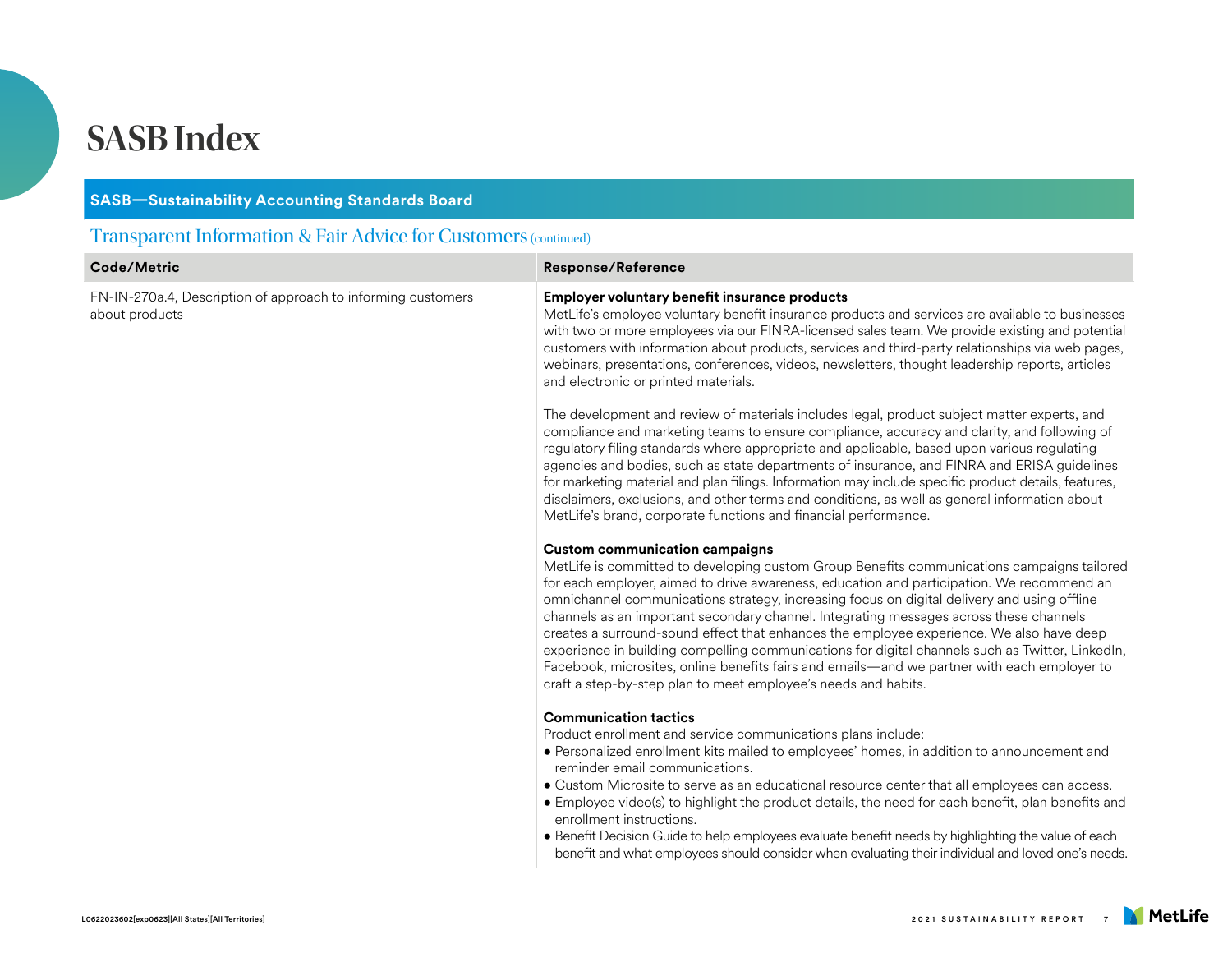#### **SASB—Sustainability Accounting Standards Board**

### Transparent Information & Fair Advice for Customers (continued)

| Code/Metric                                                                    | <b>Response/Reference</b>                                                                                                                                                                                                                                                                                                                                                                                                                                                                                                                                                                                                                                                                                                                                                                                                                                                                                                                                                                                                                                                                                                                                                                                                                                                                                                                                                                                                                                                                                                                                                                                             |
|--------------------------------------------------------------------------------|-----------------------------------------------------------------------------------------------------------------------------------------------------------------------------------------------------------------------------------------------------------------------------------------------------------------------------------------------------------------------------------------------------------------------------------------------------------------------------------------------------------------------------------------------------------------------------------------------------------------------------------------------------------------------------------------------------------------------------------------------------------------------------------------------------------------------------------------------------------------------------------------------------------------------------------------------------------------------------------------------------------------------------------------------------------------------------------------------------------------------------------------------------------------------------------------------------------------------------------------------------------------------------------------------------------------------------------------------------------------------------------------------------------------------------------------------------------------------------------------------------------------------------------------------------------------------------------------------------------------------|
| FN-IN-270a.4, Description of approach to informing customers<br>about products | In-person and/or virtual benefit support and trainings:<br>• Virtual benefit fairs: Hosted by qualified benefit counselors available through either a platform<br>hosted by the employer or through a WebEx or teleconference that MetLife hosts.<br>• Webinars: Live product presentations to employees with options for Q&A, recording, camera,<br>chat, polls and engagement activities.<br>• Brainshark presentations: Customized presentations with "voice over" audio that highlight the<br>benefits available.<br>• HR team training sessions: Product training to HR representatives, typically through webcast,<br>focused on our products and highlights of the specific plan design as well as frequently asked<br>questions from employees.<br>During annual enrollment, MetLife provides real-time support through virtual engagement such<br>as chatting via a webinar, responding to questions submitted through a MetLife microsite or<br>calling during set office hours.<br>. We also accommodate requests for print material and giveaways, if needed.<br>. Social Media: Custom-designed specifically for employers to drive awareness of the plan,<br>direct employees to educational resources and highlight the need for the plan.<br>• Coordinator Support: Custom training, Brochures, FAQs, Infographics and more.<br>. New Hire Communications: With employers' approval, MetLife mails all new hires at the<br>time of employment with communication that congratulates them on their new position,<br>provides them with details about each benefit, the plan, and gives them enrollment |
|                                                                                | information and timeline.<br>• Call Center and Operations: Inbound calls for specific questions or support and/or<br>confirmation of account changes, such as beneficiaries.<br>• Frequency of communications depends on the product, employer's enrollment period,                                                                                                                                                                                                                                                                                                                                                                                                                                                                                                                                                                                                                                                                                                                                                                                                                                                                                                                                                                                                                                                                                                                                                                                                                                                                                                                                                   |
|                                                                                | audience and nature of communications.                                                                                                                                                                                                                                                                                                                                                                                                                                                                                                                                                                                                                                                                                                                                                                                                                                                                                                                                                                                                                                                                                                                                                                                                                                                                                                                                                                                                                                                                                                                                                                                |
|                                                                                | <b>Retirement &amp; Income Solutions (RIS):</b><br>Product and service communications occur through five primary channels:<br>1. Face-to-face, e.g., Sales and Customer Support Teams: sales enablement collateral that<br>includes presentation decks and slip sheets.<br>2. Web: A section for each RIS LOB with specific details on products, services, market insights<br>and support materials.<br>3. Conferences/events and webinars: Topically focused and typically delivered via panel<br>discussion, sponsored segment or hosted WebEx.                                                                                                                                                                                                                                                                                                                                                                                                                                                                                                                                                                                                                                                                                                                                                                                                                                                                                                                                                                                                                                                                     |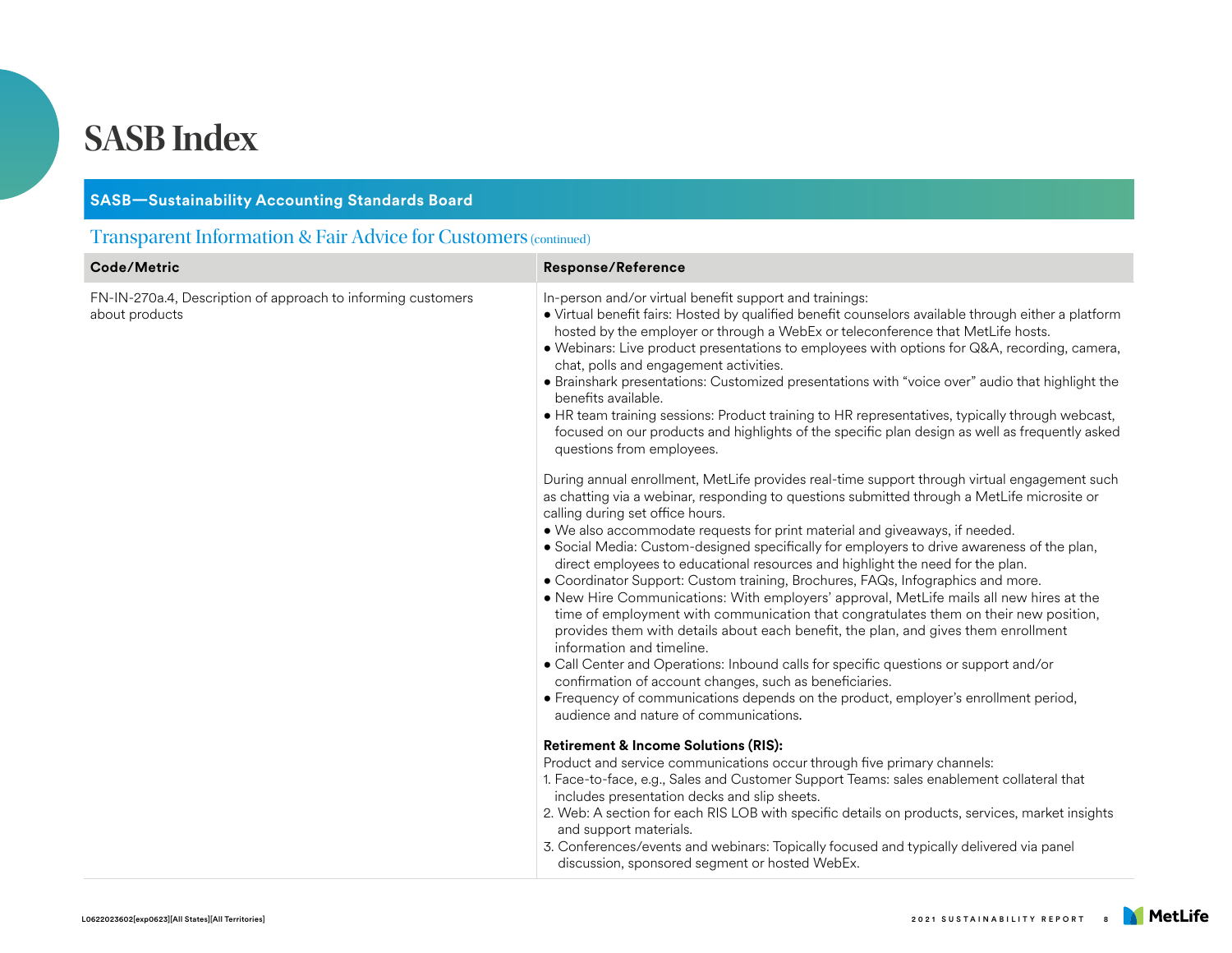#### **SASB—Sustainability Accounting Standards Board**

#### Transparent Information & Fair Advice for Customers (continued)

| Code/Metric                                                                    | <b>Response/Reference</b>                                                                                                                                                                                                                                                                                                                                                                                                                                                                                                                                                                                                                                                                                                                                                                                                                                                                                                                                                                                                                                                                                                                                                                                                                                                                                                                                                                                                                                                                                                                                                                                        |
|--------------------------------------------------------------------------------|------------------------------------------------------------------------------------------------------------------------------------------------------------------------------------------------------------------------------------------------------------------------------------------------------------------------------------------------------------------------------------------------------------------------------------------------------------------------------------------------------------------------------------------------------------------------------------------------------------------------------------------------------------------------------------------------------------------------------------------------------------------------------------------------------------------------------------------------------------------------------------------------------------------------------------------------------------------------------------------------------------------------------------------------------------------------------------------------------------------------------------------------------------------------------------------------------------------------------------------------------------------------------------------------------------------------------------------------------------------------------------------------------------------------------------------------------------------------------------------------------------------------------------------------------------------------------------------------------------------|
| FN-IN-270a.4, Description of approach to informing customers<br>about products | 4. Digital: Email, social (primarily LinkedIn) and banner/display covering both direct outreach,<br>such as with email, and targeted communications.<br>5. Call Center and Operations: Inbound calls for specific questions or support and outbound<br>communications that are primarily direct mail and take the form of regulatory notifications,<br>benefit enrollment kits or confirmation of account changes such as beneficiaries.<br>The frequency of communication depends on the line-of-business, audience and the nature of<br>communications. RIS is financially regulated due to its nature of products and adheres to ERISA<br>requirements for specific product lines (e.g., with Institutional Income Annuities that are within<br>a 401(k)). As such, all communications regardless of channel or format are legally reviewed<br>following a defined internal process and strict adherence to regulatory requirements, including<br>risk/legal disclosures and no investment advice. There is also ongoing training and monitoring of                                                                                                                                                                                                                                                                                                                                                                                                                                                                                                                                                           |
|                                                                                | communications such as with FINRA registered agents.<br>MetLife Investment Management (MIM)                                                                                                                                                                                                                                                                                                                                                                                                                                                                                                                                                                                                                                                                                                                                                                                                                                                                                                                                                                                                                                                                                                                                                                                                                                                                                                                                                                                                                                                                                                                      |
|                                                                                | Product and service communications occur through five primary channels:<br>• Face-to-face, e.g., Sales and Customer Support Teams: Sales enablement collateral includes<br>presentation decks and slip sheets. There is usually one standard deck per investment capability.<br>With sales taking anywhere from six months to three years on average, the number of meetings<br>held depends on the prospect. However, usually at least three meetings with the sales team<br>and investment team occur in addition to RFP reviews and final presentation to the investment<br>committee where Sales, Investments, Compliance and Operations present processes and<br>answer questions. These meetings are also forums to discuss potential investment, operational<br>and compliance risks, and how they are monitored. Investment consultants play a big part<br>by acting as intermediaries in 75% of the deals in the U.S. Therefore, MIM follows a path of<br>informing investment consultants about our products, and they assign a buy, hold, sell rating<br>to the products. Prospects who use an investment consultant usually only buy from us if our<br>product is rated a buy by their investment consultant. MIM (through its appropriate legal<br>entities) sells its investment capabilities in the U.S., Canada, EMEA, Japan, Korea, Hong Kong,<br>Singapore, Malaysia and a few other Asian countries.<br>. Web (MIM): Separate sections for each MIM LOB provide details on the value proposition for<br>each product, investment team members and support materials. We also have sections on |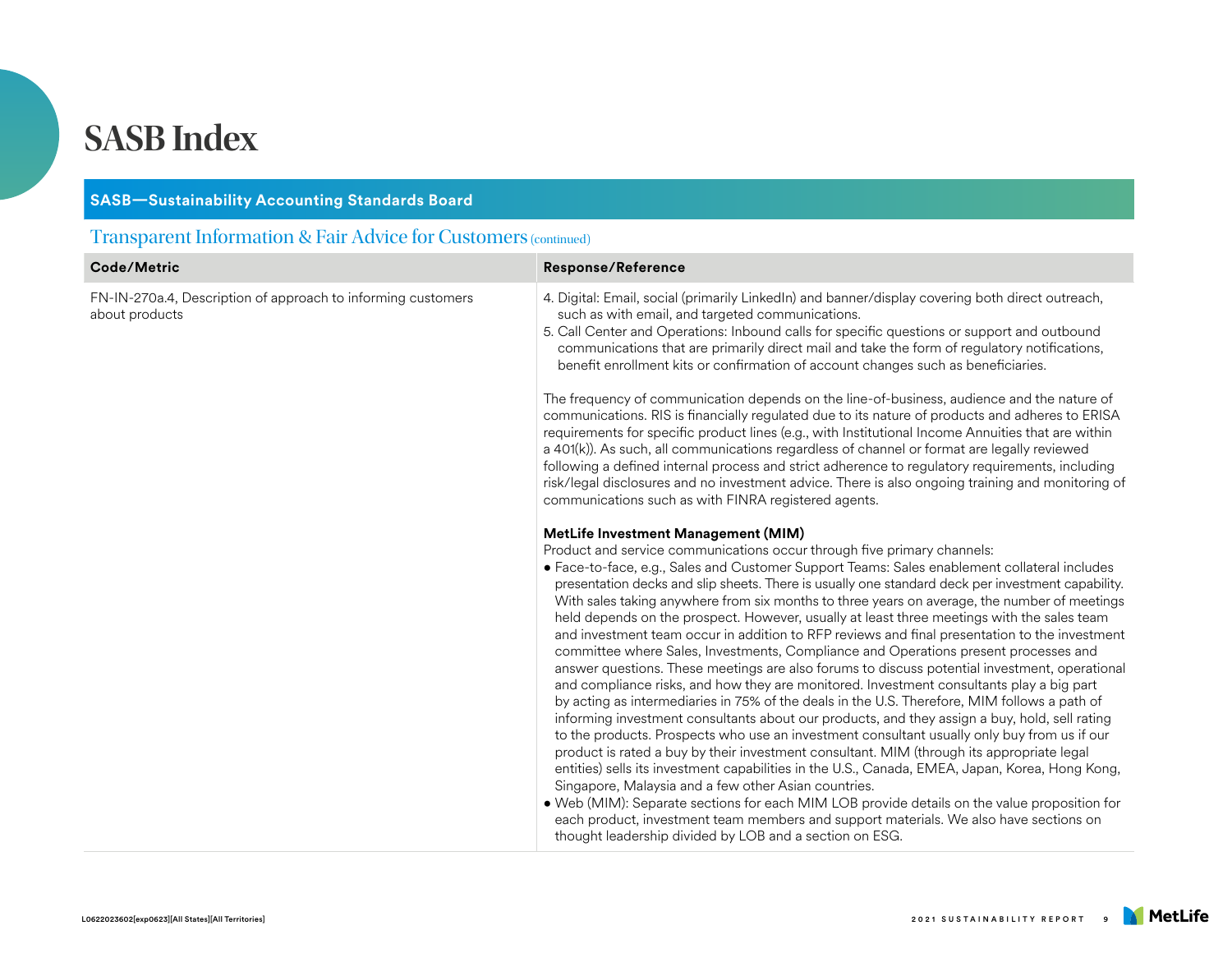| <b>SASB-Sustainability Accounting Standards Board</b>                          |                                                                                                                                                                                                                                                                                                                                                                                                                                                                                                                                                                                                                                                                                                                                                                                                                                                                                                                                                                                                                                                                                                                                                                                                                                                                                                                                                                                                                                                                                                                                                                                                                                                                                                                                                                                                                                                                                                                                                                                                                                                                                                                                                                                                                                                                                                                                                                                                                                                                                                                                                                                                                                                                                                                                                        |  |
|--------------------------------------------------------------------------------|--------------------------------------------------------------------------------------------------------------------------------------------------------------------------------------------------------------------------------------------------------------------------------------------------------------------------------------------------------------------------------------------------------------------------------------------------------------------------------------------------------------------------------------------------------------------------------------------------------------------------------------------------------------------------------------------------------------------------------------------------------------------------------------------------------------------------------------------------------------------------------------------------------------------------------------------------------------------------------------------------------------------------------------------------------------------------------------------------------------------------------------------------------------------------------------------------------------------------------------------------------------------------------------------------------------------------------------------------------------------------------------------------------------------------------------------------------------------------------------------------------------------------------------------------------------------------------------------------------------------------------------------------------------------------------------------------------------------------------------------------------------------------------------------------------------------------------------------------------------------------------------------------------------------------------------------------------------------------------------------------------------------------------------------------------------------------------------------------------------------------------------------------------------------------------------------------------------------------------------------------------------------------------------------------------------------------------------------------------------------------------------------------------------------------------------------------------------------------------------------------------------------------------------------------------------------------------------------------------------------------------------------------------------------------------------------------------------------------------------------------------|--|
| <b>Transparent Information &amp; Fair Advice for Customers (continued)</b>     |                                                                                                                                                                                                                                                                                                                                                                                                                                                                                                                                                                                                                                                                                                                                                                                                                                                                                                                                                                                                                                                                                                                                                                                                                                                                                                                                                                                                                                                                                                                                                                                                                                                                                                                                                                                                                                                                                                                                                                                                                                                                                                                                                                                                                                                                                                                                                                                                                                                                                                                                                                                                                                                                                                                                                        |  |
| Code/Metric                                                                    | <b>Response/Reference</b>                                                                                                                                                                                                                                                                                                                                                                                                                                                                                                                                                                                                                                                                                                                                                                                                                                                                                                                                                                                                                                                                                                                                                                                                                                                                                                                                                                                                                                                                                                                                                                                                                                                                                                                                                                                                                                                                                                                                                                                                                                                                                                                                                                                                                                                                                                                                                                                                                                                                                                                                                                                                                                                                                                                              |  |
| FN-IN-270a.4, Description of approach to informing customers<br>about products | • Conferences/events and webinars: Topically focused and typically delivered via panel<br>discussion, sponsored keynote address or hosted via ON24 or, if sponsored, via the host's<br>platform. A key part of the in-person conferences is networking done by our sales team (we<br>refer to them as the Institutional Client Group). At conferences, they learn about the prospect's<br>asset allocation and which asset classes they are currently looking at. Then if we have an<br>investment capability that matches their needs, the salesperson will set up a time to meet<br>after the conference to continue the discussion.<br>· Digital: Email, social (only LinkedIn) and banner/display covers both direct outreach, such<br>as with email and targeted communications.<br>• Advertising: In addition to the banner/display digital advertising, we also do some<br>print advertising.<br>The frequency of communication depends on the line-of-business, audience and nature of<br>communications. During the Sales process, if a client is actively looking to buy investment<br>capabilities in a certain asset class, then the communication could be once every month,<br>whereas if the prospect is just researching and taking their time, then the communication may<br>be once a quarter. Once the prospect is a client, then there is significant communication as<br>they are onboarded and then receive reporting approximately once a month. We are currently<br>implementing a client portal where clients can access all their accounts in one place and have<br>full transparency into their account.<br>We understand that full transparency related to what is happening in the market, what is driving<br>performance and what is occurring in the investment portfolio is key. These communications<br>are typically conducted via reporting on a frequency demanded by the client (weekly, monthly,<br>quarterly). We also work with clients on quarterly portfolio reviews. Additionally, MIM is<br>regulated by the SEC and FINRA in the U.S. and by the local regulator in each of the regions<br>it operates. We must have all communications and marketing materials reviewed by the<br>investment compliance team to ensure all information is transparent and not misleading in any<br>way. These materials are reviewed following a defined internal process and strictly adhere to<br>regulatory requirements, including risk/legal disclosures. MIM members undergo ongoing<br>training and monitoring of communications such as with FINRA registered agents. <sup>1</sup><br>1. MIM is dedicated to the institutional investor channel. We do not provide investment capabilities for retail investors. |  |
|                                                                                |                                                                                                                                                                                                                                                                                                                                                                                                                                                                                                                                                                                                                                                                                                                                                                                                                                                                                                                                                                                                                                                                                                                                                                                                                                                                                                                                                                                                                                                                                                                                                                                                                                                                                                                                                                                                                                                                                                                                                                                                                                                                                                                                                                                                                                                                                                                                                                                                                                                                                                                                                                                                                                                                                                                                                        |  |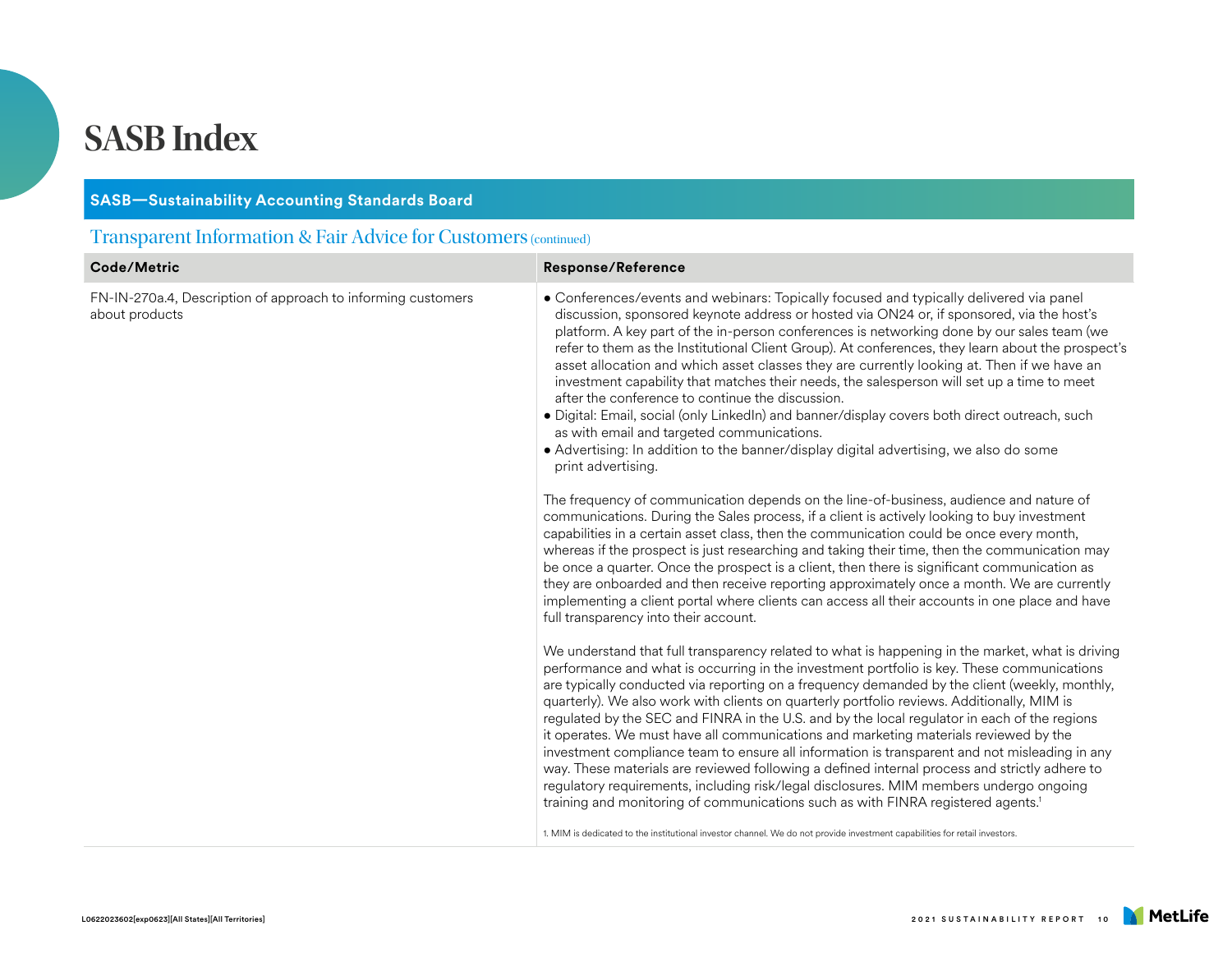#### **SASB—Sustainability Accounting Standards Board**

#### Incorporation of Environmental, Social and Governance Factors in Investment Management

| Code/Metric                                                      | <b>Response/Reference</b>                                                                                                                                                                                                                              |                                                        |
|------------------------------------------------------------------|--------------------------------------------------------------------------------------------------------------------------------------------------------------------------------------------------------------------------------------------------------|--------------------------------------------------------|
| FN-IN-410a.1, Total invested assets, by industry and asset class | As of December 31, 2021 (\$ Millions)                                                                                                                                                                                                                  |                                                        |
|                                                                  | Total Invested Assets and Cash <sup>1</sup><br>Fixed maturity securities available-for-sale:<br>U.S. and foreign corporate<br>Foreign government<br>U.S. government and agency<br>Residential mortgage-backed                                          | \$156,674<br>61,609<br>46,599<br>30,404                |
|                                                                  | Asset-backed<br>Municipal<br>Commercial mortgage-backed                                                                                                                                                                                                | 18,569<br>14,212<br>12,207                             |
|                                                                  | Fixed maturity securities available-for-sale                                                                                                                                                                                                           | 340,274                                                |
|                                                                  | Equity securities:<br>Common stock<br>Non-redeemable preferred stock<br>Equity securities                                                                                                                                                              | 1,079<br>190<br>1,269                                  |
|                                                                  | Contractholder-directed equity securities<br>and fair value option securities<br>Mortgage loans:                                                                                                                                                       | 12,142                                                 |
|                                                                  | Commercial mortgage loans<br>Agricultural mortgage loans<br>Residential mortgage loans<br>Valuation allowances                                                                                                                                         | 50,553<br>18,111<br>11,323<br>(634)                    |
|                                                                  | Mortgage loans                                                                                                                                                                                                                                         | 79,353                                                 |
|                                                                  | Policy loans<br>Real estate and real estate joint ventures<br>Other limited partnership interests<br>Short-term investments<br>Other invested assets<br>Cash and cash equivalents                                                                      | 9,111<br>12,216<br>14,625<br>7,176<br>18,655<br>20,047 |
|                                                                  | Total Invested Assets & Cash <sup>2</sup>                                                                                                                                                                                                              | \$514,868                                              |
|                                                                  | 1. Amounts presented are at carrying value. See the 2021 MetLife, Inc. 10-K for further information<br>about sub-sectors of these asset classes.<br>2. Represents Total Investments plus Cash and Cash Equivalents of MetLife, Inc. at carrying value. |                                                        |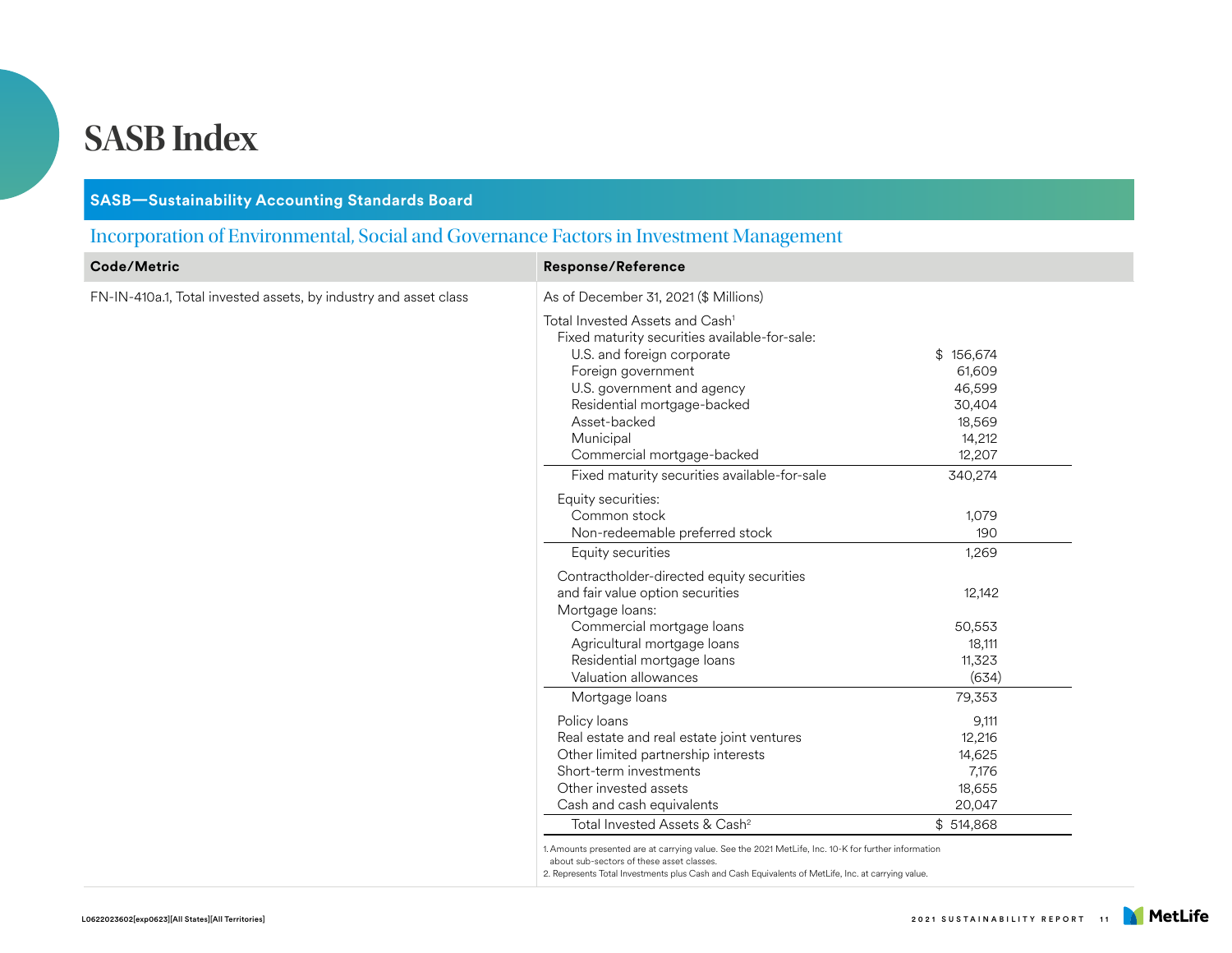#### **SASB—Sustainability Accounting Standards Board**

#### Incorporation of Environmental, Social and Governance Factors in Investment Management (continued)

| Code/Metric                                                                                                                                                           | <b>Response/Reference</b>                                                                                                                                                       |                                                                                                                                                                                                      |                                                                                         |               |
|-----------------------------------------------------------------------------------------------------------------------------------------------------------------------|---------------------------------------------------------------------------------------------------------------------------------------------------------------------------------|------------------------------------------------------------------------------------------------------------------------------------------------------------------------------------------------------|-----------------------------------------------------------------------------------------|---------------|
| FN-IN-410a.1, Total invested assets, by industry and asset class (cont.)                                                                                              | Institutional Client AUM<br>Insurance/Financial<br>Sub-Advisory<br>Corporate<br>Public<br>Commingled Fund<br>Other (Nonprofit, Taft Hartley, Other)<br>Institutional Client AUM |                                                                                                                                                                                                      | \$<br>84,816<br>40,527<br>28,842<br>13,159<br>10,980<br>2,692<br>$$^{\circ}$<br>181,016 |               |
|                                                                                                                                                                       | Investment grade<br>Below investment grade<br>Total fixed maturity securities available-for-sale                                                                                | Investment Grade and Below Investment Grade Information <sup>1</sup>                                                                                                                                 | \$324,603<br>15,671<br>\$340,274 100.0%                                                 | 95.4%<br>4.6% |
|                                                                                                                                                                       | U.S. and foreign<br>corporate securities                                                                                                                                        | MD&A-Investments-Fixed Maturity Securities AFS-U.S.<br>and Foreign Corporate Fixed Maturity Securities AFS                                                                                           |                                                                                         |               |
|                                                                                                                                                                       | <b>RMBS</b>                                                                                                                                                                     | MD&A-Investments-Fixed Maturity Securities AFS-<br><b>Structured Products-RMBS</b>                                                                                                                   |                                                                                         |               |
|                                                                                                                                                                       | ABS                                                                                                                                                                             | MD&A-Investments-Fixed Maturity Securities AFS-<br>Structured Products-ABS                                                                                                                           |                                                                                         |               |
|                                                                                                                                                                       | Commercial mortgage loans                                                                                                                                                       | MD&A-Investments-Mortgage Loans-Commercial<br>Mortgage Loans by Geographic Region and Property Type                                                                                                  |                                                                                         |               |
|                                                                                                                                                                       | Real estate and real estate<br><i>ioint</i> ventures                                                                                                                            | MD&A-Investments-Real Estate and Real Estate<br>Joint Ventures                                                                                                                                       |                                                                                         |               |
|                                                                                                                                                                       | Other invested assets                                                                                                                                                           | MD&A-Investments-Other Invested Assets                                                                                                                                                               |                                                                                         |               |
|                                                                                                                                                                       |                                                                                                                                                                                 | 1. Based on nationally recognized statistical rating organization ratings where Investment grade is<br>Aaa/Aa/A and Baa, and Below investment grade is Ba, B, Caa and lower, and In or near default. |                                                                                         |               |
| FN-IN-410a.2, Description of approach to incorporation of<br>environmental, social, and governance (ESG) factors in investment<br>management processes and strategies | See response to FN-AC-410a.2 above.                                                                                                                                             |                                                                                                                                                                                                      |                                                                                         |               |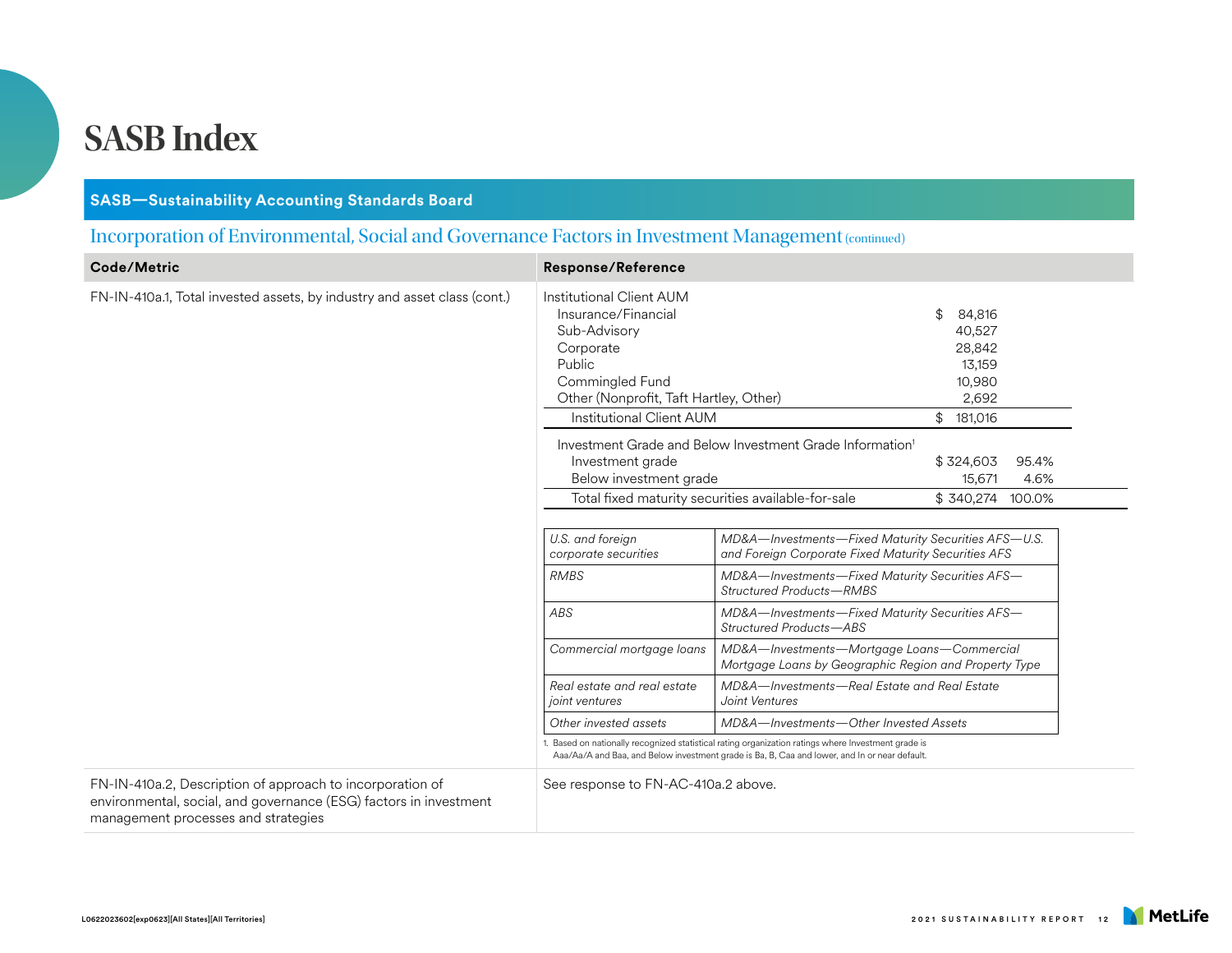#### **SASB—Sustainability Accounting Standards Board**

#### Policies Designed to Incentivize Responsible Behavior

| Code/Metric                                                                                                                                                     | <b>Response/Reference</b>                                                                                                                                                                                                                                                                                                                                                                                                                                                                                                                                                                                                                                                                                                                                                                                                                                                                                                                                                                                                                                                                                                                                                                                                                                                                                                                                                                                                                                                                                                                                                                                                                                                                                                                                                                                                                                                                                                                                                                                                                                                                                                                                         |
|-----------------------------------------------------------------------------------------------------------------------------------------------------------------|-------------------------------------------------------------------------------------------------------------------------------------------------------------------------------------------------------------------------------------------------------------------------------------------------------------------------------------------------------------------------------------------------------------------------------------------------------------------------------------------------------------------------------------------------------------------------------------------------------------------------------------------------------------------------------------------------------------------------------------------------------------------------------------------------------------------------------------------------------------------------------------------------------------------------------------------------------------------------------------------------------------------------------------------------------------------------------------------------------------------------------------------------------------------------------------------------------------------------------------------------------------------------------------------------------------------------------------------------------------------------------------------------------------------------------------------------------------------------------------------------------------------------------------------------------------------------------------------------------------------------------------------------------------------------------------------------------------------------------------------------------------------------------------------------------------------------------------------------------------------------------------------------------------------------------------------------------------------------------------------------------------------------------------------------------------------------------------------------------------------------------------------------------------------|
| FN-IN-410b.1, Net premiums written related to energy efficiency and<br>low carbon technology                                                                    | MetLife is unable to measure or disclose this metric at this time but will continue to evaluate in<br>the future.                                                                                                                                                                                                                                                                                                                                                                                                                                                                                                                                                                                                                                                                                                                                                                                                                                                                                                                                                                                                                                                                                                                                                                                                                                                                                                                                                                                                                                                                                                                                                                                                                                                                                                                                                                                                                                                                                                                                                                                                                                                 |
| FN-IN-410b.2, Discussion of products and/or product features that<br>incentivize health, safety, and/or environmentally responsible actions<br>and/or behaviors | See report section: For Our Customers.<br><b>Health &amp; Well-Being Incentives</b><br>MetLife believes it is important to provide our customers with tools and resources that benefit<br>their overall health and well-being. Please see the references below for examples of the actions<br>MetLife takes to incentivize healthy behaviors through our products. Examples include:<br>• 360 Health: 360 Health is a combination of insurance and health services available across four<br>markets in Asia. 360Health provides a unique perspective on helping customers with solutions<br>that address their mental, physical, financial and social health alongside work factors through<br>a comprehensive focus on prevention, early diagnosis, access to treatment, ongoing care<br>and financial protection. 360Health is designed to directly address customer concerns about<br>serious illnesses and offers medically endorsed, end-to-end solutions to help people increase<br>their "healthspan," or the number of healthy years in their overall lifespan.<br>Through 360Health, we incentivize healthy behavior in customers through services and<br>capabilities provided on platforms such as mobile app, web and WeChat. The services offered<br>include examples such as the "360 Health App" in Korea, a mobile application that measures<br>cardiovascular health risk and stress level with AI-powered technology. The app offers health<br>and well-being tips for personal health management and enables agents to engage with<br>customers. Additionally in Korea, we also provide value-added service options specific to<br>customer life stages. For example, seniors can access a senior concierge service and senior<br>tele-counseling services.<br>Tele-doctor services and online health assessments are popular with our customers in China.<br>While services offered vary across markets, they include a breadth of health value-added<br>services such as free virtual doctor consultations, special discounts on diagnostic tests,<br>preferential access to specialists, and beauty and well-being benefits, to name a few. |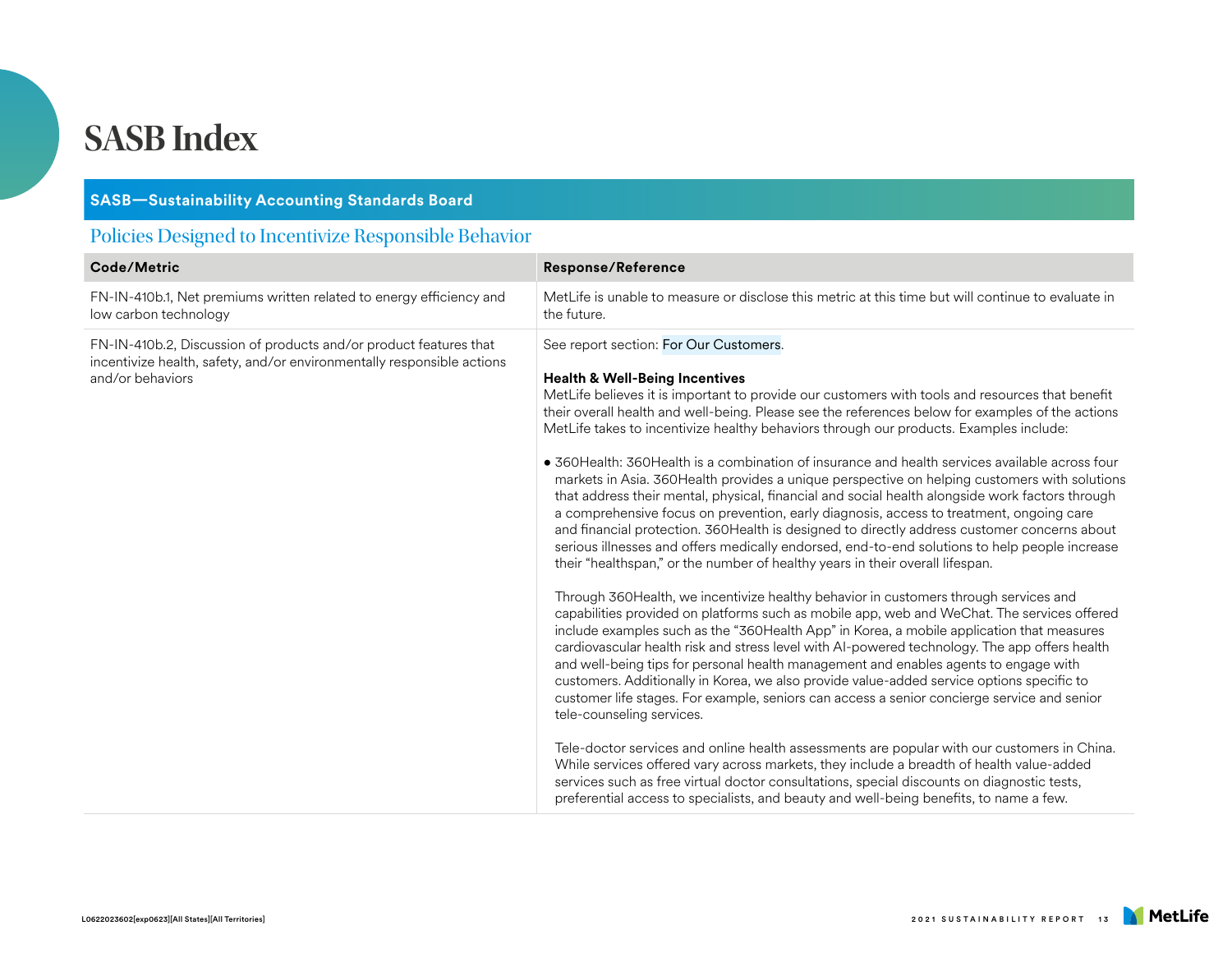| <b>SASB-Sustainability Accounting Standards Board</b>                                                                                                           |                                                                                                                                                                                                                                                                                                                                                                                                                                                                                                                                                                                                                                                                                                                                                                                                                                                                                                                                    |  |
|-----------------------------------------------------------------------------------------------------------------------------------------------------------------|------------------------------------------------------------------------------------------------------------------------------------------------------------------------------------------------------------------------------------------------------------------------------------------------------------------------------------------------------------------------------------------------------------------------------------------------------------------------------------------------------------------------------------------------------------------------------------------------------------------------------------------------------------------------------------------------------------------------------------------------------------------------------------------------------------------------------------------------------------------------------------------------------------------------------------|--|
| Policies Designed to Incentivize Responsible Behavior (continued)                                                                                               |                                                                                                                                                                                                                                                                                                                                                                                                                                                                                                                                                                                                                                                                                                                                                                                                                                                                                                                                    |  |
| Code/Metric                                                                                                                                                     | <b>Response/Reference</b>                                                                                                                                                                                                                                                                                                                                                                                                                                                                                                                                                                                                                                                                                                                                                                                                                                                                                                          |  |
| FN-IN-410b.2, Discussion of products and/or product features that<br>incentivize health, safety, and/or environmentally responsible actions<br>and/or behaviors | • Japan Value-Added Services (VAS): In Japan we offer comprehensive health and<br>well-being-oriented VAS free of charge to support customers' continuum of care. For<br>example, we offer a 24/7 health hotline, a medical second-opinion service, mental health<br>support, support for returning to work post-cancer diagnosis, and medical check-up<br>consultations. We also offer services to support customers with childcare, nursing care,<br>cancer, dementia, brain and heart disease prevention and more. Additionally, we offer a<br>"club off" program for customers that provides them with exclusive discounts to gyms,<br>restaurants, tutoring and other services.<br>Please also see report section: For Our Customers >> Empowering Underserved Communities<br>>> Enhancing Offerings for Women for information on programs and products designed<br>specifically for women that incentivize healthy behavior. |  |